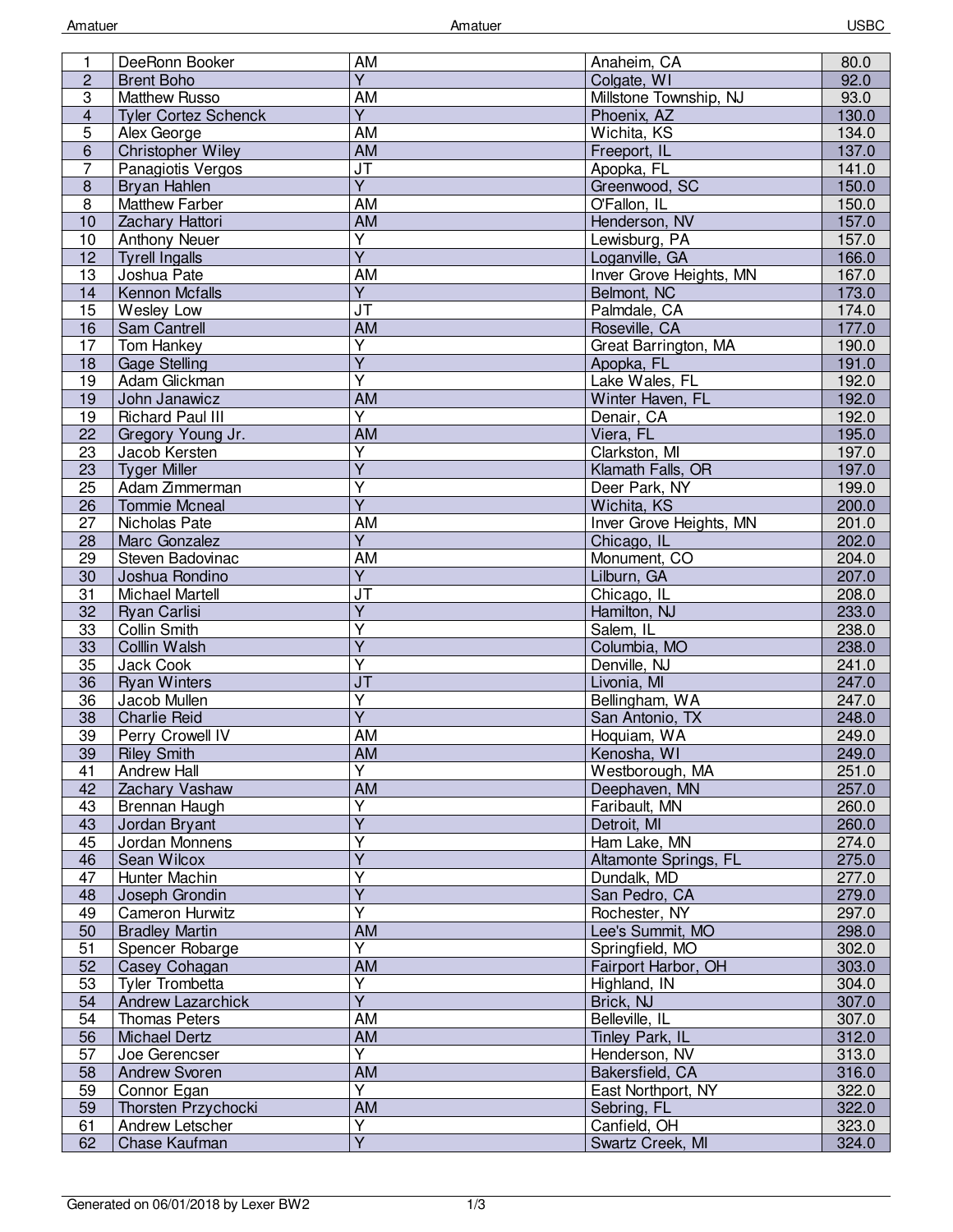| 63              | <b>Briley Haugh</b>      | Υ                            | Faribault, MN         | 326.0 |
|-----------------|--------------------------|------------------------------|-----------------------|-------|
| 63              | Solomon Salama           | $\overline{Y}$               | Beverly Hills, CA     | 326.0 |
| 65              | Cooper Tate              | Υ                            | Vadnais Heights, MN   | 327.0 |
| 66              | Alec Keplinger           | $\overline{\mathsf{Y}}$      | Coldwater, MI         | 332.0 |
| 67              | Bryan Manno              | AM                           | Singer Island, FL     | 336.0 |
| 68              | Alex Acosta              | $\overline{Y}$               | Bolingbrook, IL       | 346.0 |
| 69              | TJ Rock                  | Y                            | Henderson, NV         | 350.0 |
|                 |                          | $\overline{Y}$               |                       |       |
| 70              | Alec Karr                |                              | Fremont, NE           | 361.0 |
| 71              | Jordan Chavez            | Υ                            | Crest Hill, IL        | 365.0 |
| 72              | Morgan Moore             | Ÿ                            | Aurora, CO            | 366.0 |
| $\overline{73}$ | Jacob Klein              | AM                           | East Islip, NY        | 372.0 |
| 74              | <b>Wyatt Smith</b>       | $\overline{Y}$               | Cape Coral, FL        | 373.0 |
| 75              | Michael Kicmal           | AM                           | LaGrange, IL          | 374.0 |
| 76              | <b>Brandon Mooney</b>    | $\overline{\mathsf{Y}}$      | Roscoe, IL            | 377.0 |
| 77              | Alexander Sorge          | $\overline{Y}$               | Monmouth Junction, NJ | 378.0 |
| $\overline{78}$ | Hunter Kempton           | $\overline{Y}$               | Buzzards Bay, MA      | 383.0 |
| 79              | Kyle Andrews             | <b>AM</b>                    | Vista, CA             | 384.0 |
| 79              | <b>Steven Faulkner</b>   | Y                            | Butner, NC            | 384.0 |
| 81              | <b>Brandon Wanders</b>   | AM                           | Foothill Ranch, CA    | 389.0 |
| 82              | Zachary Singer           | Y                            | Buffalo Grove, IL     | 391.0 |
| 83              | <b>Reed Ross</b>         | AM                           | Faribault, MN         | 394.0 |
| 84              | <b>Connell Kelleher</b>  | $\overline{Y}$               | Chicago, IL           | 398.0 |
| 85              | Ronald Davis Jr          | AM                           | Lanham, MD            | 399.0 |
| 85              | <b>Blake Earnest</b>     | $\overline{Y}$               | Wood River, NE        | 399.0 |
| 87              | Nicholas Sommer          | Υ                            | Roscoe, IL            | 408.0 |
| 87              | Nick Archacki            | $\overline{Y}$               | Saegertown, PA        | 408.0 |
| 89              | Logan Williams           | $\overline{\mathsf{Y}}$      | Anchorage, AK         | 411.0 |
| 90              | <b>Timothy Gruendler</b> | AM                           | St. Louis, MO         | 413.0 |
| 91              | Ryan Liederbach          | AM                           | Northfield, OH        | 415.0 |
| 92              | Dawson Miller            | $\overline{Y}$               | Huntingtown, MD       | 419.0 |
| 93              | Andrew Cannuli           | $\overline{\mathsf{Y}}$      | Moorestown, NJ        | 420.0 |
|                 |                          | <b>AM</b>                    |                       | 423.0 |
| 94              | Kyler McDonald           |                              | Vandalia, OH          |       |
| 95              | Daniel Bolan             | Υ<br>$\overline{\mathsf{Y}}$ | Orlando, FL           | 426.0 |
| 96              | Jakob Sisk               |                              | Rossville, IN         | 428.0 |
| 97              | Jacob Gill               | AM                           | Albuquerque, NM       | 438.0 |
| 98              | Kevin Jones              | AM                           | Covina, CA            | 439.0 |
| 99              | <b>Matthew Diamond</b>   | <b>AM</b>                    | Centerville, OH       | 441.0 |
| 100             | <b>Charles Vashaw</b>    | AM                           | Deephaven, MN         | 444.0 |
| 101             | Dean Vargo               | Ÿ                            | Richmond Heights, OH  | 446.0 |
| 102             | Reynante Cabatbat        | <b>AM</b>                    | Westminster, CA       | 449.0 |
| 102             | Kyle Ortiz               | AM                           | Mililani, HI          | 449.0 |
| 104             | Parker Johnson           | $\overline{Y}$               | Selma, TX             | 453.0 |
| 104             | Donovan Thomas           | $\overline{\mathsf{Y}}$      | Longmont, CO          | 453.0 |
| 104             | <b>Christian Miller</b>  | $\overline{\mathsf{Y}}$      | Homosassa, FL         | 453.0 |
| 107             | Nolan Hughes             | Υ                            | Raleigh, NC           | 454.0 |
| 108             | Kevin Valmonte           | AM                           | Upland, CA            | 457.0 |
| 109             | Benjamin Hardin          | $\overline{\mathsf{Y}}$      | Odessa, FL            | 461.0 |
| 110             | <b>Mason Moore</b>       | $\overline{\mathsf{Y}}$      | Aurora, CO            | 465.0 |
| 111             | Jacob Fukuyama           | AM                           | Aiea, HI              | 467.0 |
| 112             | <b>Tim Ursillo</b>       | AM                           | Lakeside, CA          | 475.0 |
| 113             | <b>Bradley Nakamura</b>  | Υ                            | Pearl City, HI        | 480.0 |
| 114             | <b>Gunther Grinde</b>    | $\overline{Y}$               | Prior Lake, MN        | 481.0 |
| 115             | Austin Aude              | <b>AM</b>                    | Lincoln, NE           | 483.0 |
| 116             | Ryan Pastorino           | <b>AM</b>                    | San Diego, CA         | 484.0 |
| 117             | Alex Abieras             | AM                           | Tustin, CA            | 492.0 |
| 118             | Eli Denmead              | $\overline{Y}$               | Fremont, CA           | 494.0 |
| 118             | Nicholas Burgess         | AM                           | Jersey Village, TX    | 494.0 |
| 120             | <b>Kennison Andrews</b>  | AM                           | Vista, CA             | 498.0 |
| 120             | Jaxon Helland            | Y                            | Mound, MN             | 498.0 |
| 122             | Mason Yamada             | $\overline{\mathsf{Y}}$      | Kenai, AK             | 514.0 |
| 123             | Christopher Hefner       | AM                           | Redondo Beach, CA     | 515.0 |
| 124             | Kristopher Del Campo     | AM                           | Las Vegas, NV         | 516.0 |
|                 |                          |                              |                       |       |